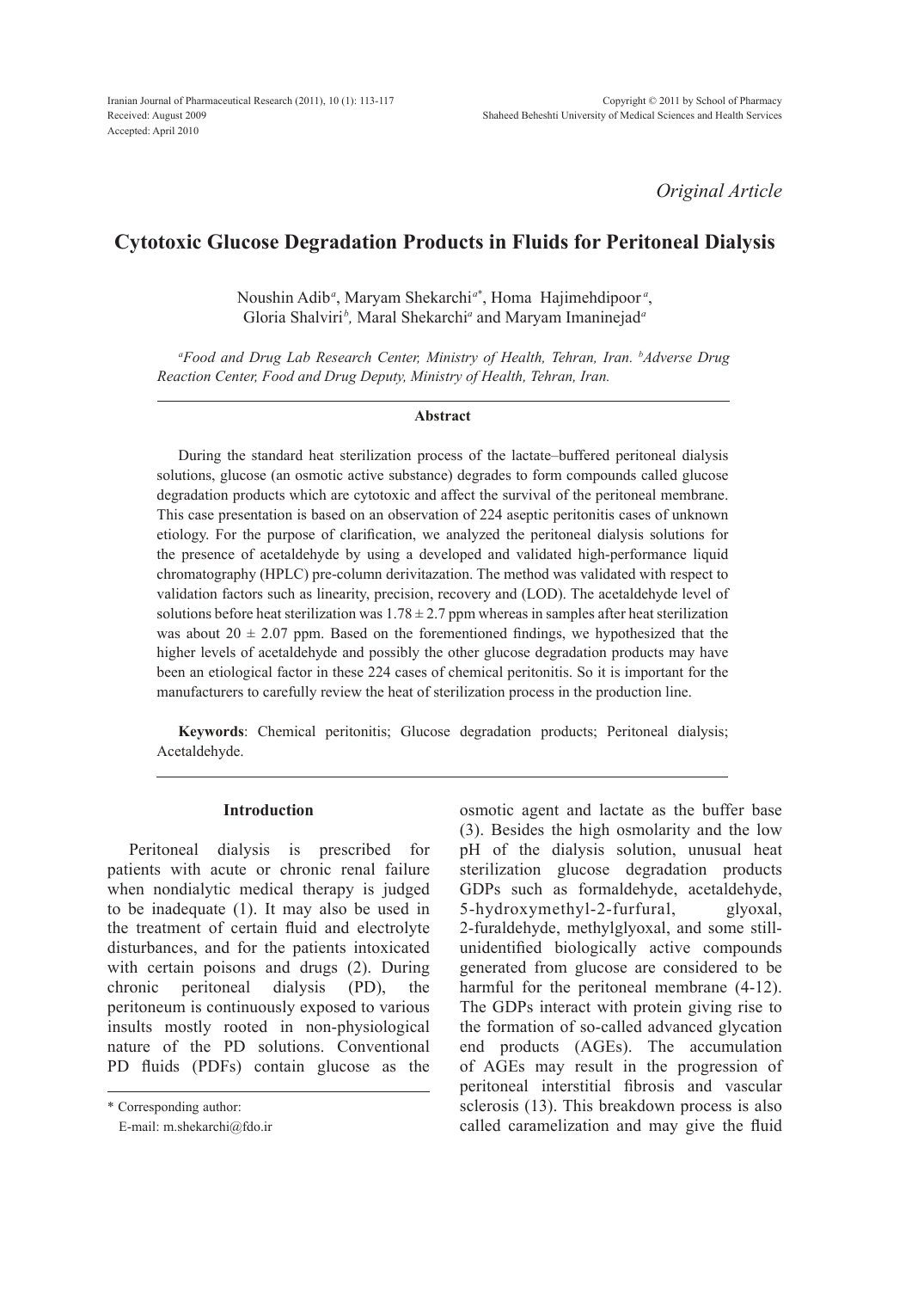a caramel-like, darker, yellowish brown color (13). This observation was carried out after the complaint of 224 renal failure patients (104 females and 120 males) who have been under continuous (PD) treatment. The patients showed the symptoms of peritonitis, including cloudy dialyzate effluents (224 cases), abdominal discomfort with additional pain (204 cases), vomiting and temporary loss of ultra filtrate, and dialysis cell counts of 100-2800 white blood cell per micro liter. The sterility test of the product and the gram strains from all patients revealed no microorganisms. No associated rash, fever or other hypersensitivity reactions were present. Antibiotic therapy was performed for patients developed peritonitis following initial symptoms of the reaction (mostly ceftazidim, cefazolin or amikacin), however the challenge of receiving the solution was necessary for all patients. It was remarkable that peritonitis signs were evident only in patients using bags with one special lot number so we suspected an aseptic peritonitis induced by one or more chemicals in PD fluids. The PD bag manufacturer was immediately informed of the problem and fluid samples were taken. The glucose degradation, pH and the acetaldehyde levels were investigated in the PD fluids of two lots before and after sterilization. Low-molecularweight aldehydes such as formaldehyde and acetaldehyde are extremely difficult to extract from an aqueous solution with an organic solvent as they are soluble both in water and in lipids. Therefore, it is necessary to prepare more stable and less reactive derivatives. The most common reagents for derivitazation, 2, 4-dinitrophenylhydrazine (14), 2-mino ethanthiol (cysteamine) (15, 16) and *o*-(2, 3, 4, 5, 6-pentafluorobenzyl)-hydroxylamine (17, 18) form hydrazones, thiazolines and hydroximes, respectively after reacting with aldehyde. There have been numerous articles on the use of 2, 4-dinitrophenylhydrazine derivatives of reactive carbonyl compounds in various samples, including water, air, foods, tissues and blood (19-21). So in this study a pre-column derivitazation (HPLC) method has been developed and validated for determination of acetaldehyde in three different batches of complained PD-fluids, before and after heat sterilization.

# **Experimental**

## *Reagents*

Acetonitrile, methanol, *n*-pentane (HPLC grade) and hydrochloric acid were purchased from Merck Co. (Merck, Germany). Acetaldehyde and 2,4-dinitrophenylhydrazine were purchased from Aldrich chemical. The samples were collected from internal manufacturer who was responsible for this case report (three batches).

#### *Instrument*

HPLC experiments were performed using a Water Alliance system equipped with a vacuum degasser, a quaternary solvent mixing, an auto sampler and a waters 2996 diode array detector. The ultraviolet (UV) spectra were collected across the range of 200-900 nm, extracting 330 nm for chromatograms. Empower software was utilized for instrument control, data collection and data process. The column was a  $\mu$ -Bondapak  $C_{18}$  (10 µm particle size, 12.5 cm  $\times$  4.6 mm I.D.). The elution of the compounds was performed at a constant flow rate of 1 mL/min by using acetonitrile : water (49 : 51) v/v mobile phase**.** 

## *Hydrazones standards*

Synthetic hydrazones derivatives were prepared (19) by reacting of 30 mL of 2, 4 dinitrophenylhydrazine (DNPH) stock solution with an excess amount of acetaldehyde. The reaction proceeded rapidly at room temperature. The precipitated hydrazones were filtered, dried and crystalized from methanol-water. A solution of 100 µg/mL of hydrazone was prepared and chromatographed as described.

#### *Sample preparation*

For derivatization, 310 mg of 2, 4 dinitrophenylhydrazine was dissolved in 100 mL of 2 M HCL, and 0.2 mL of this reagent was added to 1 mL of peritoneal dialysis fluid, 8.8 mL water and 20 mL of *n*-pentane in 50 mL screw-capped PTFE-lined tubes (polytetra fluoro ethylene). The tubes were shaken for 30 min, and the organic layers were removed. The aqueous layers were extracted with additional 20 mL of *n-*pentane. The *n-*pentane extracts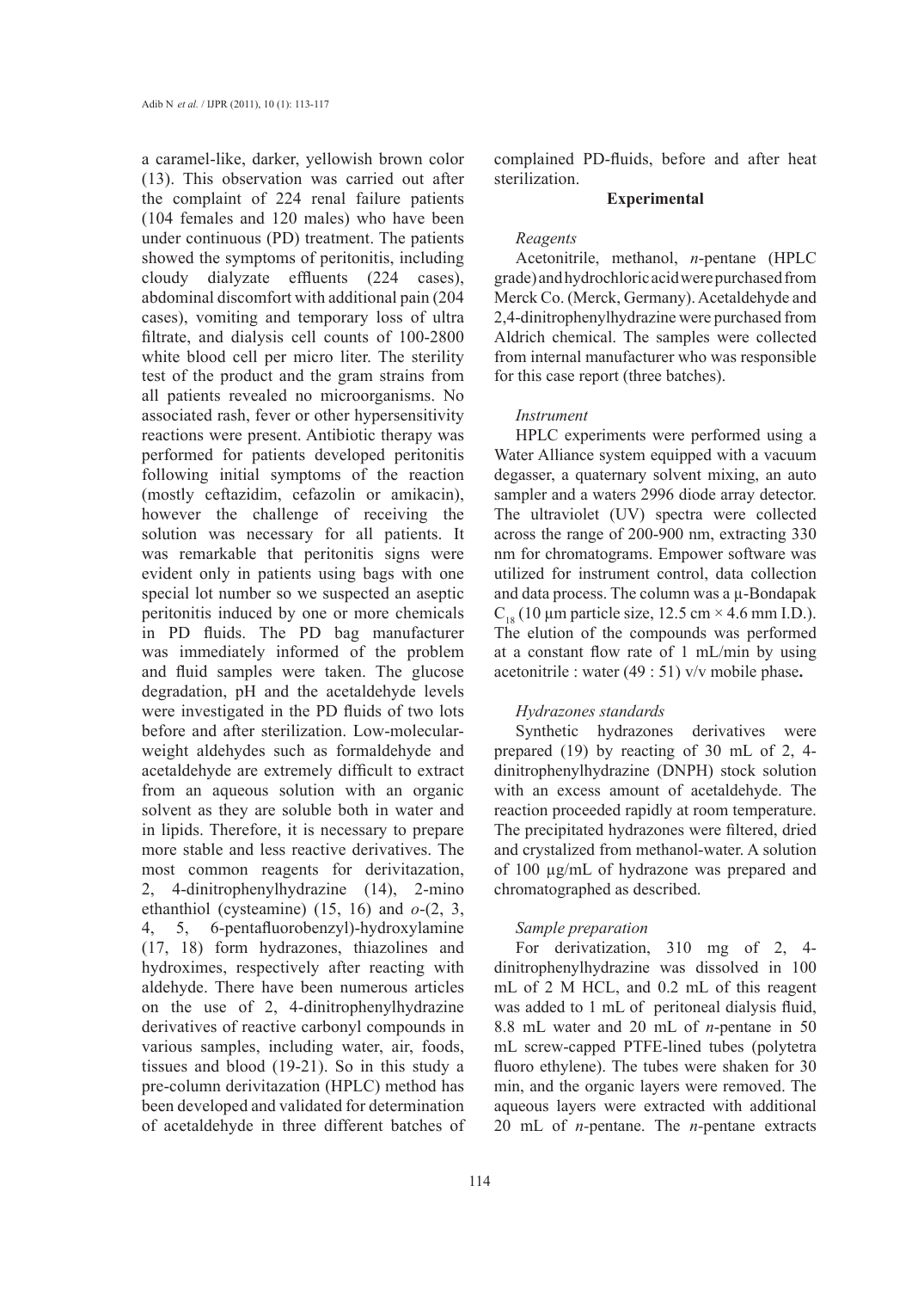were combined, evaporated under vacuum and reconstituted in 0.4 mL of acetonitrile. A 20 µL of each samples injected to the HPLC column and washed isocratically with eluent as described above.

#### *Validation*

The reliability of HPLC-method was validated through its linearity, sensitivity, precision and recovery.

#### *Linearity*

Due to the verification of the normal distribution of the results, linearity was evaluated through the relationship between the concentration of ascorbic acid and the absorbance obtained from the UV-HPLC detector. The determination coefficient  $(r^2)$  was calculated by means of the least- squares analysis. The calibration line was done through two replicates of each concentration of acetaldehyde hydrazone (20-110 ppm) to know the extent of the total variability of the response that could be explained by the linear regression model.

## *Sensitivity*

The detection limit and the quantification limit were calculated from the calibration curve that defined linearity.

#### *Precision*

The precision of the method indicates the amount of dispersion within a series of determinations of the same sample. Six samples were analyzed in the same day and the relative standard deviations (RSD) were calculated dividing the standard deviation by the mean of the concentration.

# *Recovery*

This parameter showed the proximity between the experimental values and the real ones. It ensured that no loss or uptake occurred during the process. The determination of this parameter was performed for the method through studying the recovery after a standard addition procedure with two addition levels. The concentrations of acetaldehyde hydrazone added to the samples were 20 and 50 ppm in each addition level, six determinations were carried

out and the recovery percent was calculated in each case.

# *Statistical analysis*

Data have been reported as mean  $\pm$  SD. The results were analyzed statistically by SPSS software and the Student t-test with level of significance set at  $p < 0.05$ .

### **Results and Discussion**

Utilizing HPLC elution method, the acetaldehyde hydrazone was separated and registered by photodiode array detector (Figure 1). The extraction recoveries of acetaldehyde hydrazone were 95% and 98% respectively. Since most of the compound produced in PDfluid was acetaldehyde, the calibration curve for acetaldehyde was generated. Each dilution was injected and chromatographed in triplicate. The concentration of each standard was plotted against the peak areas. The calibration graph was linear with  $r^2 = 0.9993$ . The low RSD% (1.8) obtained from experiments showed precision of the analytical measurement. The amount of acetaldehyde in three different lots PD-solutions before and after sterilization is indicated in Table1. Statistical analysis demonstrated significant differences between acetaldehyde content in peritoneal solutions before and after sterilization ( $p < 0.05$ ).

Following feedback from iranian adverse drug reaction center (ADR), about 224 cases of chemical peritonitis, procedural changes were made in the newly established production line and no similar problems have occurred since. Although it is not clear which particular glucose degradation product is responsible for their cytotoxic effects (7), it is well known that the glucose degradation products in commercially available PD-solutions may contribute to peritoneal membrane injury (22). There is only limited clinical evidence to prove that any GDPs have induced PD-fluid side-effects in human beings, including reversible loss of ultra filtration and abdominal pain induced by PD-bags towards the end of their shelf life (23, 24). There was only one case report about GDPs, in concentration 3-4 times higher than the usual in commercial PD-bags, induced acute chemical peritonitis (13)**.** Our findings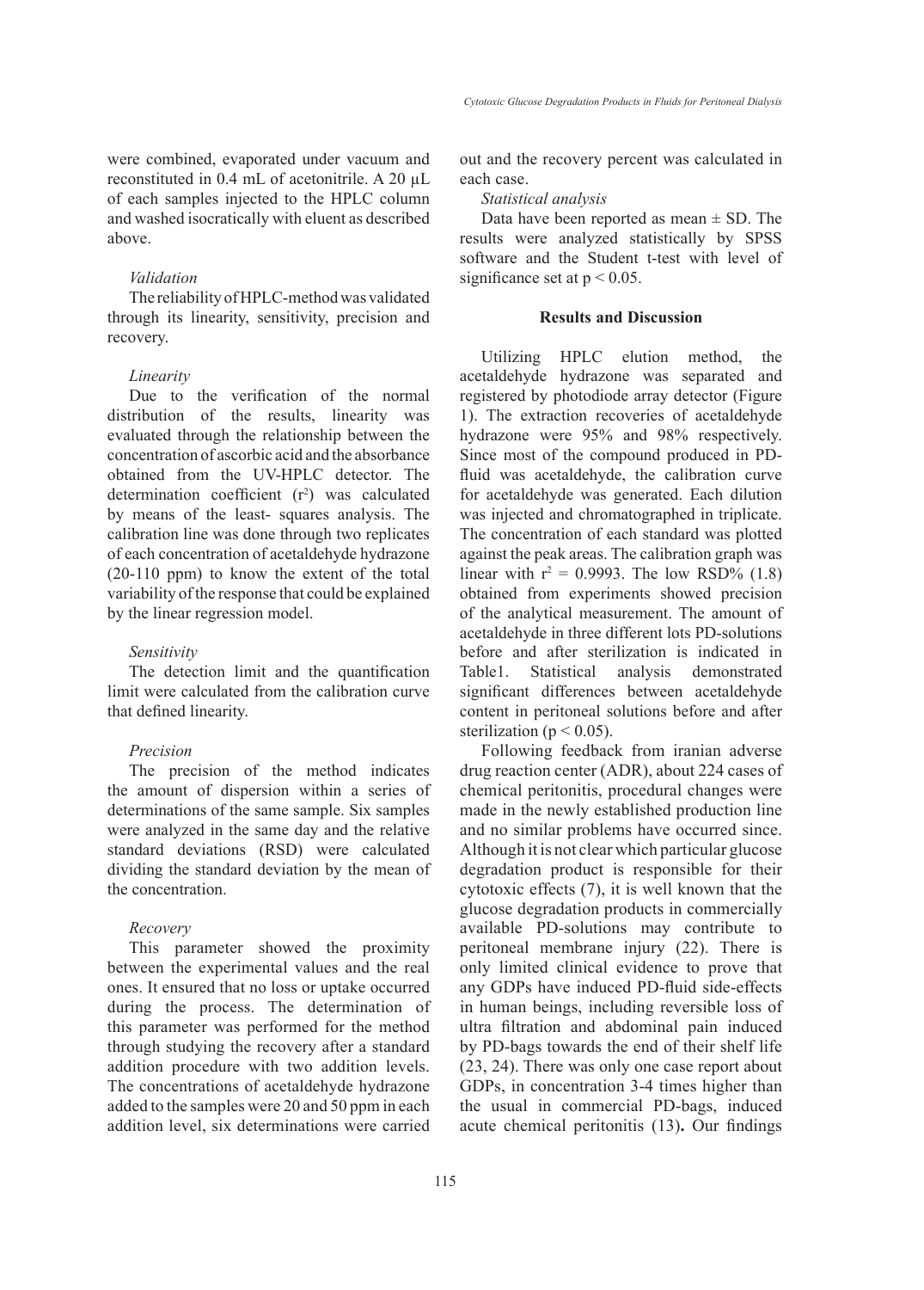

ding **Figure 1.** (A) The standard of acetaldehyde hydrazone (9.9 min). The standard of acetaldehyde hydrazone (9.9 min). (2004)  $S_{\text{anip}}$ . min). (B) Spiking 2,4-dinitrophenylhydrazine (3.7 min) and acetaldehyde hydrazon (8.9 min). (C) Peritoneal dialysis sample.

and observations confirm that the acetaldehyde concentration about 10 times higher than usual may have been the reason of chemical peritonitis in complained patients. In order to avoid patient complains, the manufacturer reviewed the heat of sterilization process in the  $(7)$  Nafisson production line. Following the revision in the heat sterilization acetaldehyde concentration in bags below 5 ppm, no further unusual patient complaints occurred during the use of locally produced PD-fluids in Iran. It is proved that the commercially available single-chamber bag peritoneal dialysis fluids have cytotoxic effects in *in-vitro* studies because of the electrolytes and glucose as osmotic agents, which convert to glucose degradation products during heat sterilization and storage (3, 25). The main strategies to improve biocompatibility have been reduction or elimination of glucose degradation products. The acetaldehyde formation can be prevented by a separation of the reaction partners, glucose and lactate, in double-chamber bags. In double-chamber bags

**Table 1.** Amount of acetaldehyde in three different Lots of peritoneal dialysis solutions, $*$  n = 3.

|       | <b>Before sterilization</b> * | After sterilization <sup>*</sup> |
|-------|-------------------------------|----------------------------------|
| Lot 1 | $1.76 \pm 1.1$                | $19.9 \pm 1.5$                   |
| Lot 2 | $1.69 \pm 1.5$                | $19.7 \pm 1.3$                   |
| Lot 3 | $1.78 \pm 1.8$                | $20.5 \pm 1.7$                   |

a neutral physiological pH can be achieved after mixing the compartments. Therefore, it is suggested that the responsible company should use double-chamber modern technology, or improve the heat-sterilization process.

#### **Referrences**

- Vaamonde CA and Perez GO. Peritoneal dialysis today. (1) *Kidney* (1977) 10: 31-36.
- Winchester JF, Gelfand MC, Knepshield JH and Schreiner GE. Dialysis and hemoperfusion of poisons and drugs-update*. Trans. Am. Soc. Artif. Intern. Organs* (1977) 23: 762-842. (2)
- Crawford-Bonadio TL and Diaz-Buxo JA. Comparison (3) of peritoneal dialysis solutions. *Nephrol. Nurs. J.* (2004) 31: 500-508.
- $(4)$  Kjellstrand P, Erixon M, Wieslander A, Linden T and Martinson E. Temperature: the single most important factor for degradation of glucose fluids during storage. *Perit. Dial. Int.* (2004) 24: 385-391.
- Griffin JC and Marie SC. Glucose degradation in (5) the presence of sodium lactate during autoclaving at 121°C. *Am. J. Hosp. Pharm*. (1958) 15: 893-895.
- Wieslander A, Forsback G, Svenson E and Linden T. (6) Cytotoxicity, pH, and glucose degradation products in four different brands of PD fluid. *Adv. Perit. Dial*. (1996) 12: 57-60.
- Nafissi Varcheha N, Shafaatib A, Zarghib A and (7) Aboofazelia R. Separation of somatropin and its degradation products by high-performance liquid chromatography using a reversed-phase polymeric column. *Iranian J. Pharm. Res*. (2004) 4: 209-213
- $(8)$  Kjellstrand P, Martinson E, Wieslander A and Holmquist B. Development of toxic degradation products during heat sterilization of glucose-containing fluids for peritoneal dialysis: influence of time and temperature. *Perit. Dial. Int.* (1995) 15: 26-32.
- (9) Simonsen O, Sterner G, Carlsson O, Wieslander A and Rippe B. Improvement of peritoneal ultrafiltration (UF) with a PD-solution buffered with a Bicarbonate (B)/Lactate (L) mixture. *Perit. Dial. Int.* (2006) 26: 353-359.
- Erixon M, Wieslander A, Linden T, Carlsson O, (10)Forsback G, Svensson E, Jonsson JA and Kjellstrand P. Take care in how you store your PD fluids: actual temperature determines the balance between reactive and non-reactive GDPs. *Perit. Dial. Int.* (2005) 25: 583-590.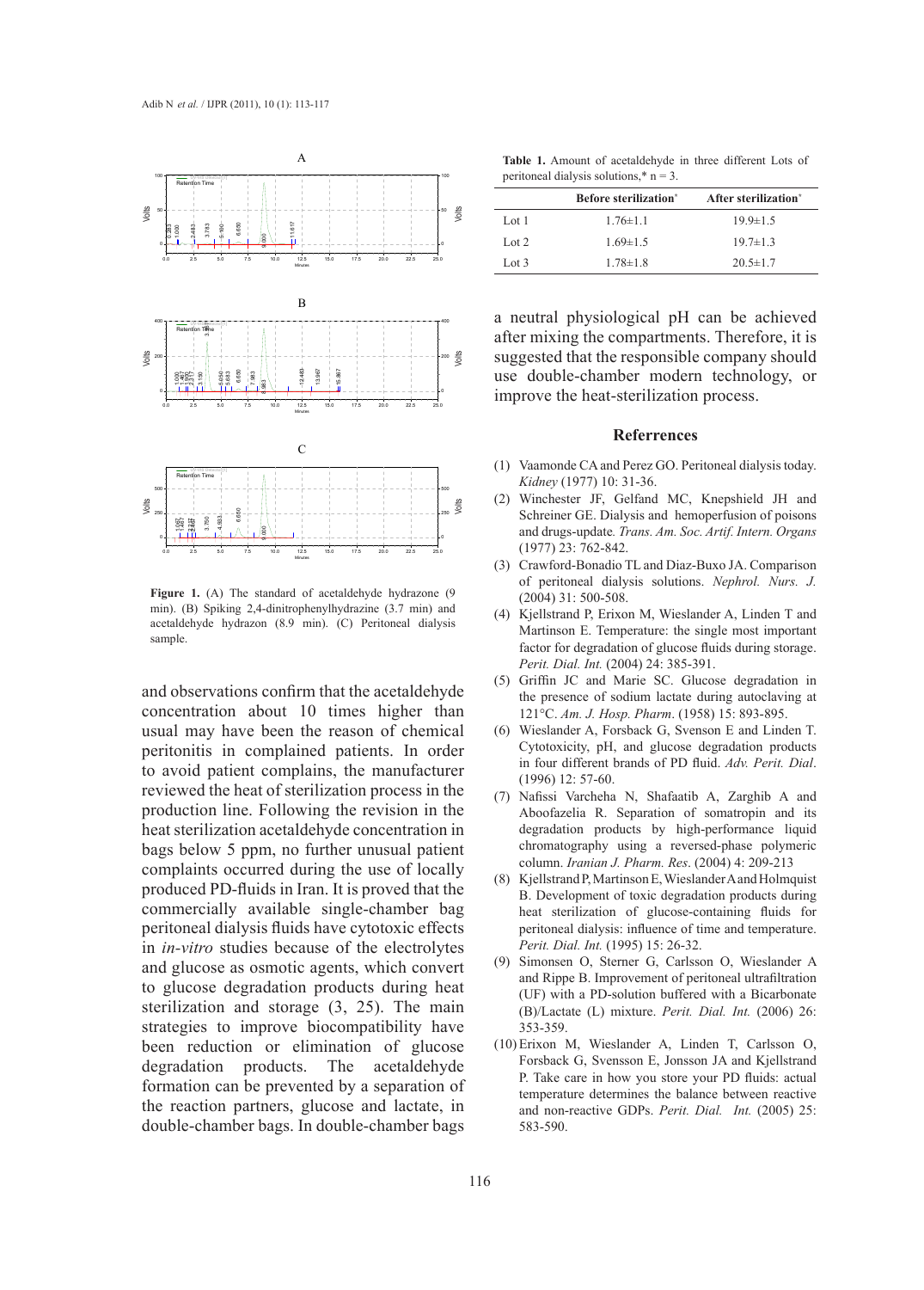- $(11)$  Erixon M, Linden T, Kjellstrand P, Carlsson O, Ernebrant M, Forsback G, Wieslander A and Jonsson JA. PD fluids contain high concentrations of cytotoxic GDPs directly after sterilization*. Perit. Dial. Int.* (2004) 24: 392-398.
- $(12)$  Sitter T and Sauter M. Impact of glucose in peritoneal dialysis: saint or sinner? *Perit. Dial. Int*. (2005) 25: 415-425.
- (13) Tuncer M, Sarikaya M, Sezer T, Ozcan S, Suleymanlar G and Yakupoglu G. Chemical peritonitis associated with high dialysate acetaldehyde concentrations. *Nephrol*. *Dial. Transplant*. (2000) 15: 2037-2040.
- $(14)$  Kuwata K, Uebori M, Yamasaki H and Kuge Y. Determination of aliphatic aldehydes in air by liquid chromatography. *Anal. Chem*. (1983) 55: 2013-2016.
- $(15)$  Hayashi T, Reece C and Shibamoto T. Gas chromatographic determination of formaldehyde in coffee via thiazolidine derivative. *J. Assoc. Off. Anal. Chem*. (1986) 69: 101-105.
- Yasuhara A and Shibamoto T. formaldehyde (16) quantization in air samples by thiazoline derivitazation. *J. Assoc. Off. Anal. Chem*. (1989) 72: 899-902.
- (17) Kobayashi K, Tanaka M and Kawai S. Gas chromatographic determination of low molecular weight carbonyl compounds in aqueous solution as their *o*-(2,3,4,5,6-pentafluorobenzyl) oximes. *J. Chromatogr*. (1980) 187: 413-417.
- (18) Nishikawa H and Yasuhara A. Derivitazation and gas chromatographic or high performance liquid chromatographic analysis of aldehydes in air samles.

*J. Environ. Chem*. (1995) 5: 199-205.

- (19) Nilsson-Thorell C, Muscalu N, Andren AH, Kjellstrand PT and Wieslander AP. Heat sterilization of fluids for peritoneal dialysis gives rise to aldehydes. *Perit. Dial. Int*. (1993) 13: 208-213.
- (20) Shibamoto T. Analytical methods for trace levels of reactive carbonyl compounds formed in lipid peroxidation systems. *J. Pharm. Biomed. Anal.* (2006) 41: 12-25.
- $(21)$  Vogel M, Buldt A and Karst U. Hydrazine reagents as derivatizing agents in environmental analysis a critical review. *Fresenius J. Anal. Chem.* (2000) 366: 781-791.
- Wieslander AP, Nordin MK, Kjellstrand PT and (22) Boberg UC. Heat sterilized PD-fluids impair growth and inflammatory responses of cultured cell lines and human leukocytes. *Clin. Nephrol*. (1993) 39: 343-348.
- (23) Henderson IS, Couper IA and Lumsden A. *Frontiers in Peritoneal Dialysis*. Field, Rich, New York (1985) 261-264.
- (24) Henderson IS, Couper IA and Lumsden A. The effect of shelf life of peritoneal dialysis fluid on ultra-filtration in CAPD. In: La Greca G. (ed.) *Peritoneal Dialysis.* Wichtig, Milan (1986) 85-86.
- $(25)$  Cooker LA, Luneburg P, Faict D, Choo C and Holmes CJ. Reduced glucose degradation products in bicarbonate/lactate-buffered peritoneal dialysis solutions produced in two- chambered bags. *Perit. Dial. Int*. (1997) 17: 373-378.

This article is available online at http://www.ijpr-online.com